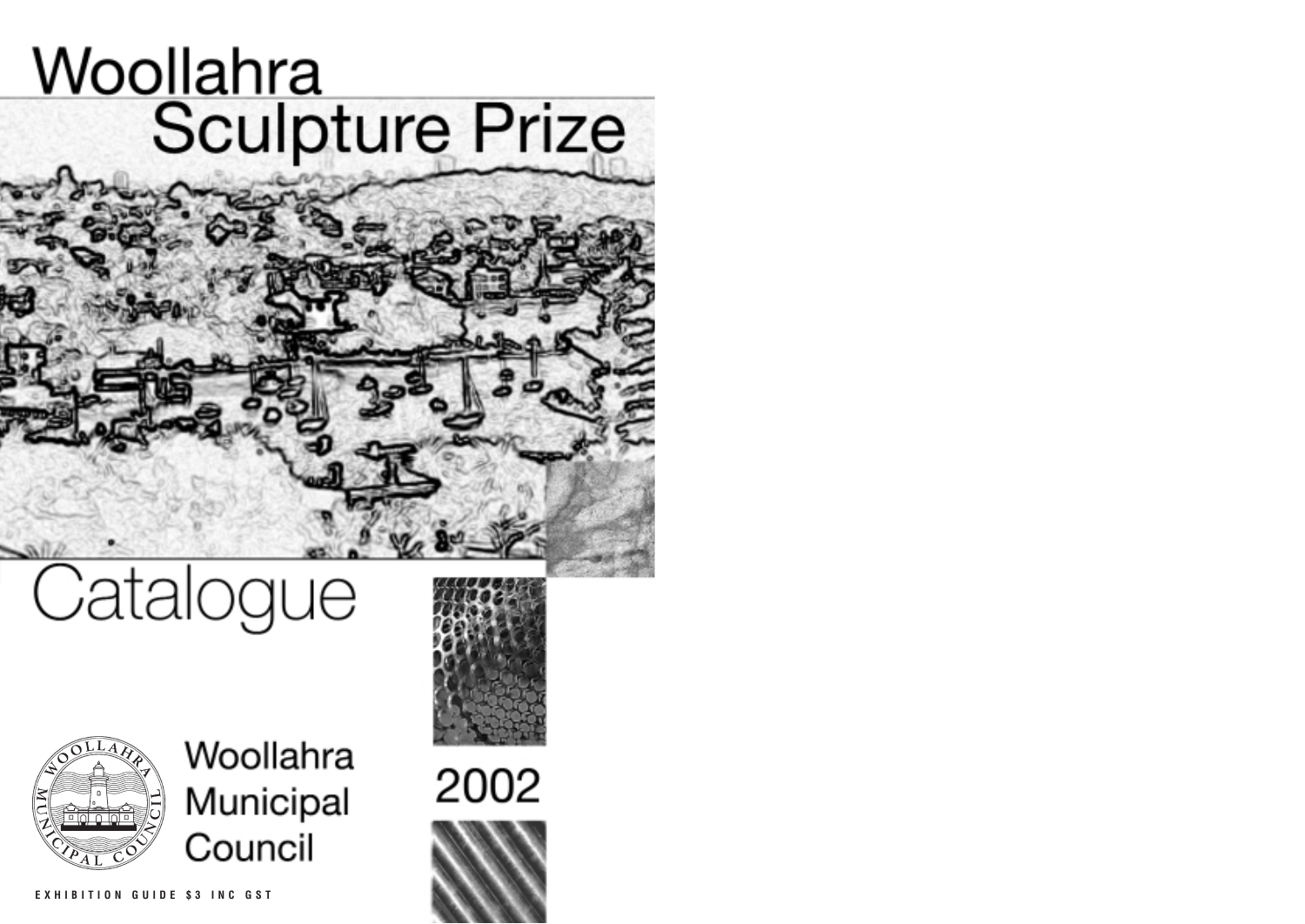### **A MESSAGE FROM THE MAYOR OF WOOLLAHRA, JOHN COMINO**



The Council of the Municipality of Woollahra is proud to present The Woollahra Sculpture Prize, now in its second year.

This Prize was inaugurated by the Council last year to commemorate the renewal and reopening of Redleaf House. Redleaf has been a public place for many years and the centre of municipal business since 1948. Retaining Redleaf as a public place and gateway to the harbour foreshore has been a guiding principle of the Council for some time.

Our Sculpture Prize reminds us that the business of local government is not just

property , refuse and wayward animals. It is fundamentally about people and most importantly about human aspirations expressed in their many forms and configurations.

Sculpture plays an important role in the expression of those aspirations. I am delighted Woollahra Council chose to promote sculpture and play its part in bringing sculpture back into focus as a highly valued art medium and stimulus to conceptual discussions.

This year, 32 pieces, were selected for exhibition by judges, architect Keith Cottier and Sculptor May Barry. These works were drawn from an outstanding total of 253 entries. All selected works are highlighted in this catalogue.

The Woollahra Prize is for works under 80 cubic cms. The selected works range from pieces in bronze and other metals, to glass, perspex, timber, porcelain, marble and sandstone. Viewed singularly or together the works stretch the boundaries of perception and evoke new limits and possibilities.

I thank and congratulate all the sculptors and everyone involved in making the Woollahra Sculpture Prize 2002 a stunning and memorable public event. Among those to be personally recognised are Councillor Sinclair King, Councillor Berry, Councillor Dawson and Councillor Huxley, Stella Downer, Michelle Bleicher, Marj Gadsden and Linda Mearing.

John Comino Mayor of Woollahra

### **A MESSAGE FROM THE CHAIR OF THE ADVISORY PANEL**

Chairing the Woollahra Sculpture Prize Advisory Panel for a second year has given me the very great pleasure of seeing Woollahra Council Chambers transformed again from a place of public administration to a place for community reflection and introspection.

This important transformation highlights the complexity that is both contemporary art and contemporary local government.

No longer is local government just about managing the built environment for the



present. It is also about drawing on the essence of the past to create a future that nurtures human endeavour and interaction. This requires not only expertise in law and regulation but more importantly, it requires imagination.

Contemporary art has always been about imagination and reflection. Sculpture is another dimension of the creative experience. I hope the initiative of the Woollahra small sculpture prize, the first prize of its kind in Australia, will flow on to more sculpture in people's lives - in homes, gardens and public places.

The Woollahra Prize this year will take the discussion of sculpture out into the community and into every local school with hundreds of local students already scheduled to tour the Exhibition during the nine-day show from Saturday 26 October. The tours will be lead by exhibiting sculptors and art historians. Further debate and observations on the dialogue between sculpture and urban design will be hosted at a public Forum entitled Sculpting in Design on Thursday evening, 31 October. The Forum chair Nell Schofield will be joined by Richard Goodwin, Peter Tonkin, Davina Jackson, Joanna Capon OAM and Pamille Berg. Bookings are essential.

The Woollahra Sculpture Prize and Exhibition 2002 is full of surprises. I trust you will enjoy the viewing and gain a new appreciation of small sculpture in our environment.

Fiona Sinclair King Councillor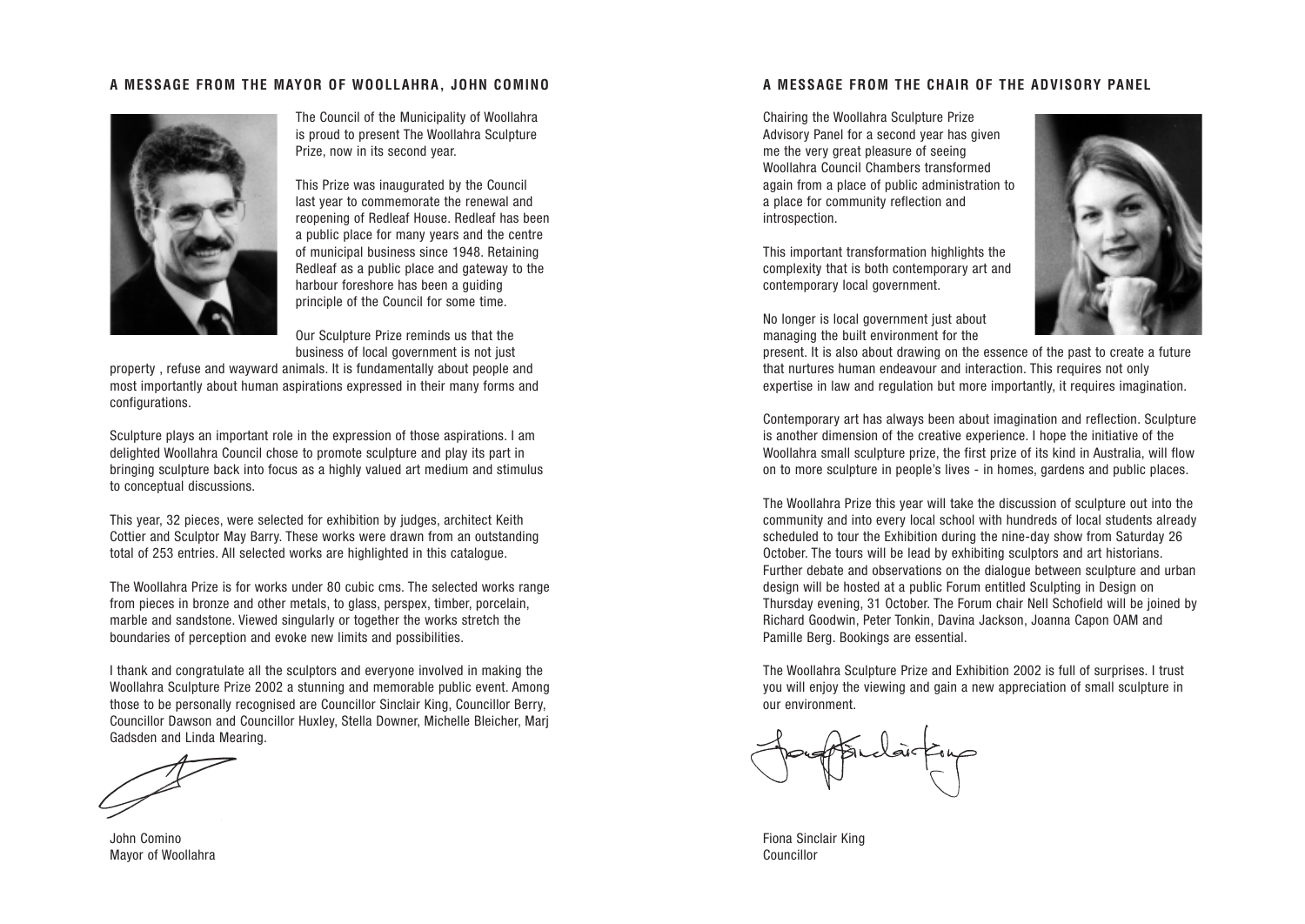

**1** GEOFFREY BARTLETT Awakening Desire # 3 bronze 80cm \$12,000 Courtesy Australian Art Resources



**2** RAE BOLOTIN Zebra Skull's Reflection

concrete 30 x 25 x 55cm \$1,200



**3** KAREN DAVIS Secrete

bronze 35 x 30 x 25cm \$6,600



**4** LOUISE DEEHAN Orifice polyester resin 11 pieces x c. 7cm \$700



**5** GARY DEIRMENDJIAN She

sandstone 79 x 5 x 30cm \$5,300

**6** LYNNE EDEY A quiet place

bronze c: 27x 25 x 25cm \$10,000 Courtesy Span galleries



**7** ANNA EGGERT Fiona lead, aluminium rivets 52 x 35 x 35cm \$4,000 Courtesy Barry Stern Galleries



**8** PAULA FROST Canis Gloriosa

ceramic, underglaze finish 73 x 55 x 30cm \$2,750



**9** MERRICK FRY Updraught

steel, glass, acrylic, wood 80 x 51 x 43cm \$5,000



**10** ROSEMARY GILL Chel wire, metal mesh, tin 70 x 60 x 60

\$1,650



**11** RICHARD GOODWIN Parasite/Android steel, cloth, acrylic binder



70 x 70 x 78cm \$7,000 Courtesy Boutwell Draper Gallery



**12** ROBERT HAGUE ANIM painted steel 55 x 30 x 25cm \$2,200



**13** LOUISE HARPER Good Intention

rubber, perspex, brass Courtesy Gallery 101

50 x 12 x 5cm \$2,000











**14** STEPHEN HART Still Moving recycled ironbark, mixed media 63 x 45 x 14cm \$10,000 Courtesy Gallery 482



**15** TITANIA HENDERSON









**16** SANDRA HOEY-STONE Shipwrecked bronze, wood 20 x 30 x 50cm \$2,600



**17** HE HUANG Holiday brass 70cm \$3,000

**18** SUZANNE KALDOR Maddie & Josie bronze, steel 37 x 45 x 32cm

\$2,450 Courtesy King St Gallery on Burton



**19** JAN KING Leda steel-painted 71 x 60 x 32cm

\$5,500

**20** MIKE KITCHING Orion x Orion y fibreglass, sticks 80 x 20cm each \$ 5,500 each Courtesy Christine Abrahams Gallery



**21** WARREN LANGLEY Fallen Forest

cast glass 80 x 60 x 18cm \$8,800





### **22** JOHN LYSAGHT

Them and Us

copper, wood, stone 80 x 80 x 80cm \$1,000

**23** LESLIE SOKQUON + OLIVER TRAN Building a Mountain mixed media 80 x 80 x 10 \$6,000 Courtesy Brenda May Gallery



**24** ADRIAN PAGE Small Dome - hidden and revealed

stainless steel, brass sandoffs 80cm D \$10,000 Courtesy Smyrnios Gallery



**25** JAMES PARRETT Um

sheet steel 80 x 50 x 60 \$1,200



**26** GAYE PORTER Custodia bronze c: 60 x 40 x 30cm \$12,000



**27** SALLIE PORTNOY Metamorfishes

cast glass crystal 80 x 20 x 45cm \$ 9,900 all or \$ 1,980 each

Courtesy Soho Gallery

\$4,950



**28** ANNE ROSS To the Forest III 1/4 cast patinated bronze 48 x 39 x 39.5 cm \$9,000 Courtesy Brian Moore Gallery



**29** LISA SOLOMON Intoside iron 76 x 48 x 52 \$7,500



**30** DALLAS SUTHERLAND Small beach bag

polyester resin, found objects 49.5 x 16 x 8cm \$1,600



**31** VINCE VOZZO The White Goddess carrarra marble 33 x 22x 27 cm \$9,500 Courtesy Michael Nagy Gallery



**32** DARREN WHATLEY Gestate timber, stone and bronze 54 x 39 x 14cm

Courtesy Soho Galleries Sydney

# **catalogue 2002 sculpture prize**